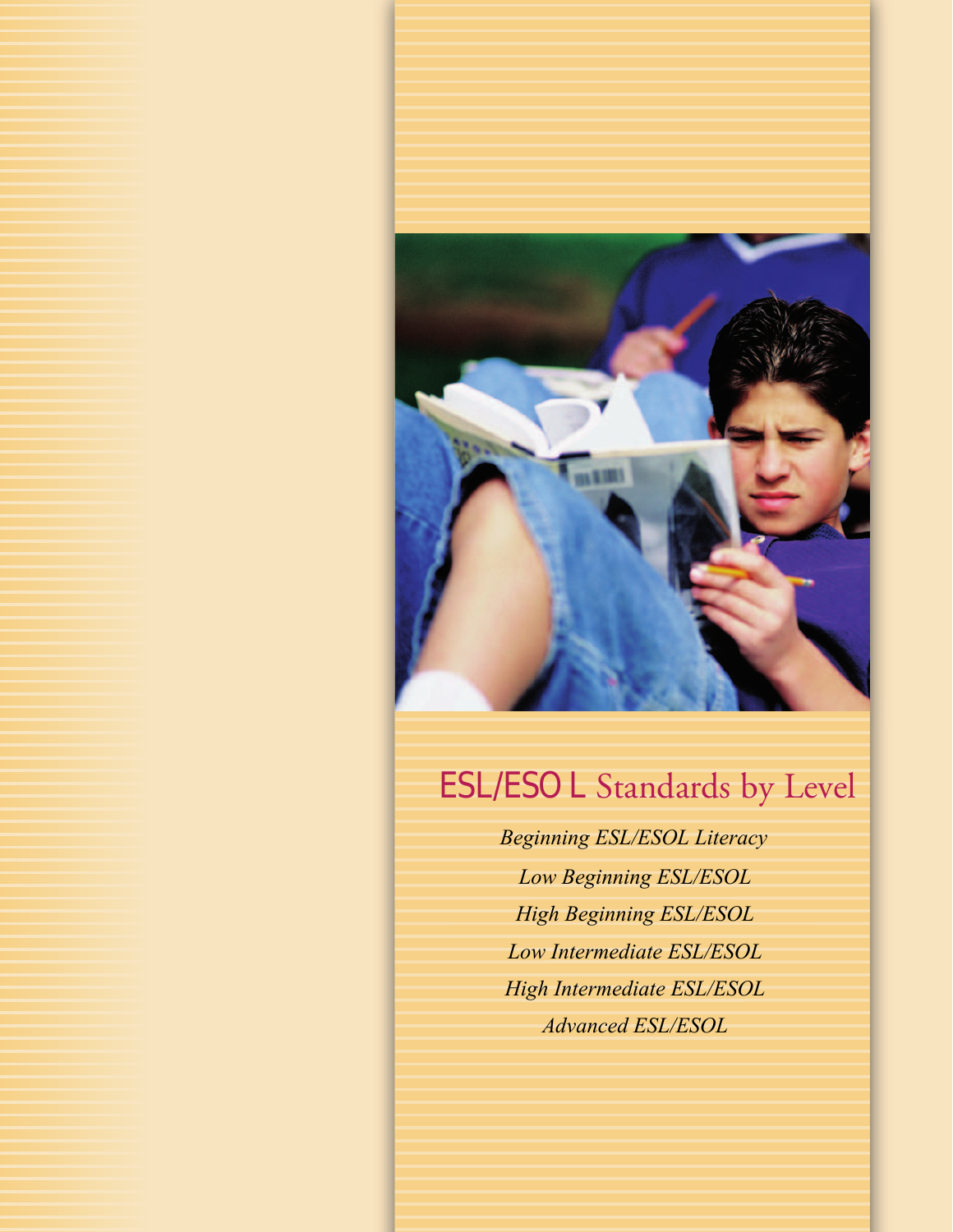## **Introduction to ESL/ESOL Standards by Level**

This section is the "heart" of the ESL/ESOL Standards. This section is written as a general outline so that local programs and instructors can develop curriculum, plan instruction, and design classes that meet local and individual needs. The goal for instruction is that English language learners will comprehend and communicate in written and spoken English at each level.

The ESL/ESOL Standards are in three parts for each level: (1) ESL/ESOL Standards, (2) Educational Functioning Level descriptors, and (3) Language Skills with indicators.

The ESL/ESOL Standards included in this section describe what learners will be able to do when they exit this level. We have also included the descriptions from the National Reporting System (NRS) so that programs across the state and country have a common frame of reference to discuss ESL/ESOL levels. NRS provides a brief description of what learners can do at each level in terms of Listening/Speaking, Reading/Writing, and Functional Workplace Skills.

The Language Skills section lists the indicators for the four language skills and lists the indicators for pronunciation and grammar. Indicators refer to what learners will be able to demonstrate to the instructor through the completion of performance activities designed for specific units. For example, learners would use their listening skill to follow very simple one-step directions at the Beginning Literacy Level. Language skills are integrated into the content areas. Instructors should integrate the receptive and productive skills of listening, speaking and pronunciation, so learners can understand and be understood. Similarly, reading and writing skills should be taught at all levels since we live in such a "print dependent" society. And, of course, contextualized grammar instruction and practice cannot be ignored within any language course.

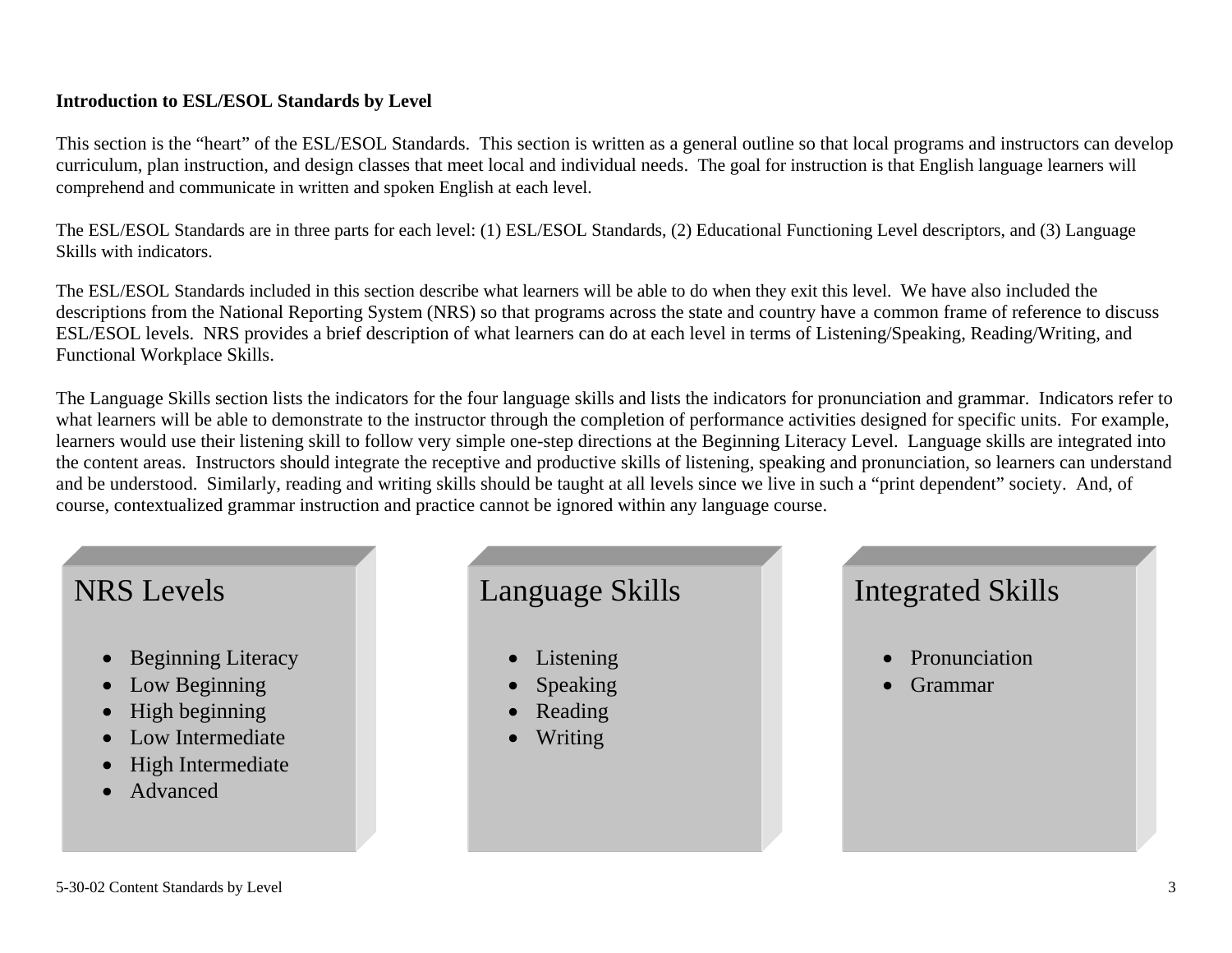# **NRS Level: BEGINNING ESL/ESOL LITERACY**

| <b>Test Benchmarks/Assessment Range</b> |                                                       | <b>ESL/ESOL Standards (Exit description)</b>                                                                                                                                                                                                 |
|-----------------------------------------|-------------------------------------------------------|----------------------------------------------------------------------------------------------------------------------------------------------------------------------------------------------------------------------------------------------|
|                                         | CASAS scale scores<br>Listening/Reading 180 and below | Speaking: Learners will determine a purpose for communication and respond using limited spoken English to routine questions in<br>familiar situations.                                                                                       |
|                                         | <b>BEST</b><br>Oral $0-15$<br>Literacy 0-7            | Listening: Learners will determine a purpose for listening and can understand some frequently used key words in familiar contexts<br>when spoken slowly and with repetition.                                                                 |
|                                         | BEST Plus 400 and below                               | <b>Reading:</b> Learners will determine a purpose for reading and can read numbers, letters, and some common sight words. Learners<br>can comprehend phrases and some simple sentences with familiar vocabulary with pre-reading assistance. |
| $\bullet$                               | <b>SPL</b><br>Speaking 0-1<br>Reading/Writing 0-1     | Writing: Learners will determine a purpose for writing and can print numbers, letters, and basic sight words related to personal<br>information and other familiar contexts.                                                                 |

∞∞∞∞∞∞∞∞∞∞∞∞∞∞∞∞∞∞∞∞∞∞∞∞∞∞∞∞∞∞∞∞∞∞∞∞∞∞∞∞∞∞∞∞∞∞∞∞∞∞∞∞∞∞∞∞∞∞∞∞∞∞∞∞∞∞∞∞∞∞∞∞∞∞∞∞∞∞∞∞∞∞

| <b>Speaking and Listening</b>                                                                    | <b>Basic Reading and Writing</b>                                                                                                                                                                                     | <b>Functional and Workplace Skills</b>                                                                                                                                                                                                                                                                                                                                                                                                         |
|--------------------------------------------------------------------------------------------------|----------------------------------------------------------------------------------------------------------------------------------------------------------------------------------------------------------------------|------------------------------------------------------------------------------------------------------------------------------------------------------------------------------------------------------------------------------------------------------------------------------------------------------------------------------------------------------------------------------------------------------------------------------------------------|
| Individual cannot speak or understand English, or<br>understands only isolated words or phrases. | Individual has no or minimal reading or writing skills in<br>any language. May have little or no comprehension of<br>how print corresponds to spoken language and may<br>have difficulty using a writing instrument. | Individual functions minimally or not at all in English<br>and can communicate only through gestures or a few<br>isolated words, such as name and other personal<br>information; may recognize only common signs or<br>symbols (e.g., stop sign, product logos); can handle only<br>very routine entry-level jobs that do not require oral or<br>written communication in English. There is no<br>knowledge or use of computers or technology. |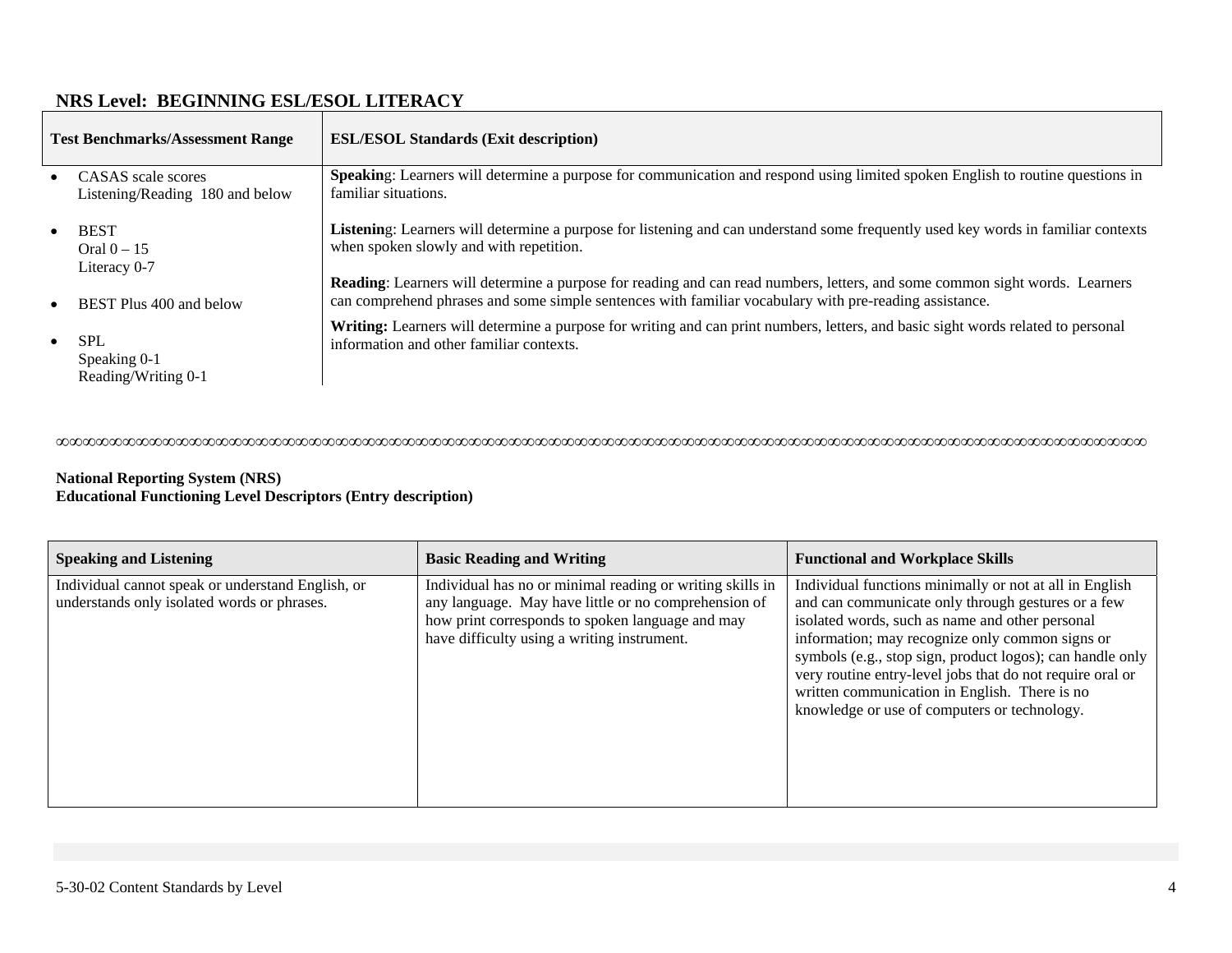#### **Beginning Literacy ESL/ESOL LANGUAGE SKILLS: Listening, Speaking, reading, Writing, Grammar, and Pronunciation**

| <b>Listening Indicators</b>                                                                                                                                                                                                                                                                                                                                                                                                                                                                                                                                            | <b>Speaking Indicators</b>                                                                                                                                                                                                                                                                                                                                                                                                                        | <b>Pronunciation Indicators</b>                                                                                                                                                                                                                                                                                    |
|------------------------------------------------------------------------------------------------------------------------------------------------------------------------------------------------------------------------------------------------------------------------------------------------------------------------------------------------------------------------------------------------------------------------------------------------------------------------------------------------------------------------------------------------------------------------|---------------------------------------------------------------------------------------------------------------------------------------------------------------------------------------------------------------------------------------------------------------------------------------------------------------------------------------------------------------------------------------------------------------------------------------------------|--------------------------------------------------------------------------------------------------------------------------------------------------------------------------------------------------------------------------------------------------------------------------------------------------------------------|
| Beginning Literacy ESL/ESOL learners may<br>demonstrate listening comprehension non-verbally<br>Recognize letters of the alphabet<br>Recognize cardinal and ordinal numbers<br>Recognize/respond to basic survival vocabulary,<br>greetings, and polite expressions (e.g. thank you,<br>please, you're welcome)<br>Respond to very simple questions in familiar<br>contexts (e.g., personal information)<br>Follow simple one-step directions<br>Respond to simple requests for repetition (e.g. nod<br>head, use body language, use the phrase I don't<br>understand) | Beginning Literacy ESL/ESOL learners will be able to<br>Identify individual letters<br>Use cardinal and ordinal numbers (e.g., begin to<br>distinguish difference)<br>Greet others<br>Use basic vocabulary for social interaction<br>Ask simple questions in short phrases<br>Produce simple statements<br>Express lack of understanding<br>Respond to simple questions in a familiar situation<br>Ask for repetition (e.g., "What?" or "Today?") | Begins to recognize and practice the following<br>Chunks (words that often go together) and linking<br>the words together [It's $a$ ___ .//itza ___//]<br>Letter-sound associations (phonemes)<br>One- and two-syllable word patterns<br>Syllable stress in numbers, days, months, etc.<br>[THIRty verus thirTEEN] |

| <b>Reading Indicators</b>                                                                                                                                                                                                                                                                                                                                                                                                                                                                                                                                                                                                                                                                                                                                                       | <b>Writing Indicators</b>                                                                                                                                                                                                                                                                                                                                                                                                                                                                                                                          | <b>Grammar Indicators</b>                                                                                                                                                                                                                                                                                                                                                                                                                                                                                                                                                                            |
|---------------------------------------------------------------------------------------------------------------------------------------------------------------------------------------------------------------------------------------------------------------------------------------------------------------------------------------------------------------------------------------------------------------------------------------------------------------------------------------------------------------------------------------------------------------------------------------------------------------------------------------------------------------------------------------------------------------------------------------------------------------------------------|----------------------------------------------------------------------------------------------------------------------------------------------------------------------------------------------------------------------------------------------------------------------------------------------------------------------------------------------------------------------------------------------------------------------------------------------------------------------------------------------------------------------------------------------------|------------------------------------------------------------------------------------------------------------------------------------------------------------------------------------------------------------------------------------------------------------------------------------------------------------------------------------------------------------------------------------------------------------------------------------------------------------------------------------------------------------------------------------------------------------------------------------------------------|
| Beginning Literacy ESL/ESOL learners will be able to<br>Identify upper and lower case letters of the English<br>alphabet and numbers 0-100<br>Apply sound/symbol relationships to decode letters<br>of the alphabet, consonant blends, and familiar<br>short words<br>Recognize personal information words in print<br>(e.g., first/last name, address, telephone number,<br>SSN, date of birth, sex, marital status)<br>Recognize simple words and phrases related to<br>immediate needs<br>Read learned sentences<br>Interpret simple signs and symbols in environment<br>Read dates and analog/digital clock times<br>Identify U.S. coins and currency and values<br>Read prices<br>Follow simple one-step directions and instructions<br>that include pictures or modeling. | Beginning Literacy ESL/ESOL learners will be able to<br>If needed, develop fine motor skills to write legibly<br>Write upper and lower case letters and numbers 0-<br>100<br>Write basic personal information words (e.g., name,<br>address, telephone number, etc.)<br>Spell simple words<br>Copy simple words/phrases related to everyday life<br>Write dates and digital clock times.<br>$\bullet$<br>Write money amounts<br>Write very simple learned sentences<br>$\bullet$<br>Use simple punctuation (e.g., period, comma,<br>question mark) | Students may use one word and very simple responses<br>to demonstrate a beginning understanding of the<br>following grammatical structures and patterns<br>Subject pronouns<br>Simple Wh- questions (e.g., Who, What, When,<br>Where, Why, How) in present tense<br>Simple Yes/No questions (e.g., Is/Are? or<br>$Do/Does$ ?) in present tense<br>Affirmative and negative statements with the verbs<br>$\bullet$<br>"be" and "do"<br>Singular/plural (e.g., nouns, this/these)<br>Articles – "the, $a/an$ ".<br>$\bullet$<br>Simple structures -- "It's + day. // It's + time. //<br>It's $$5.00."$ |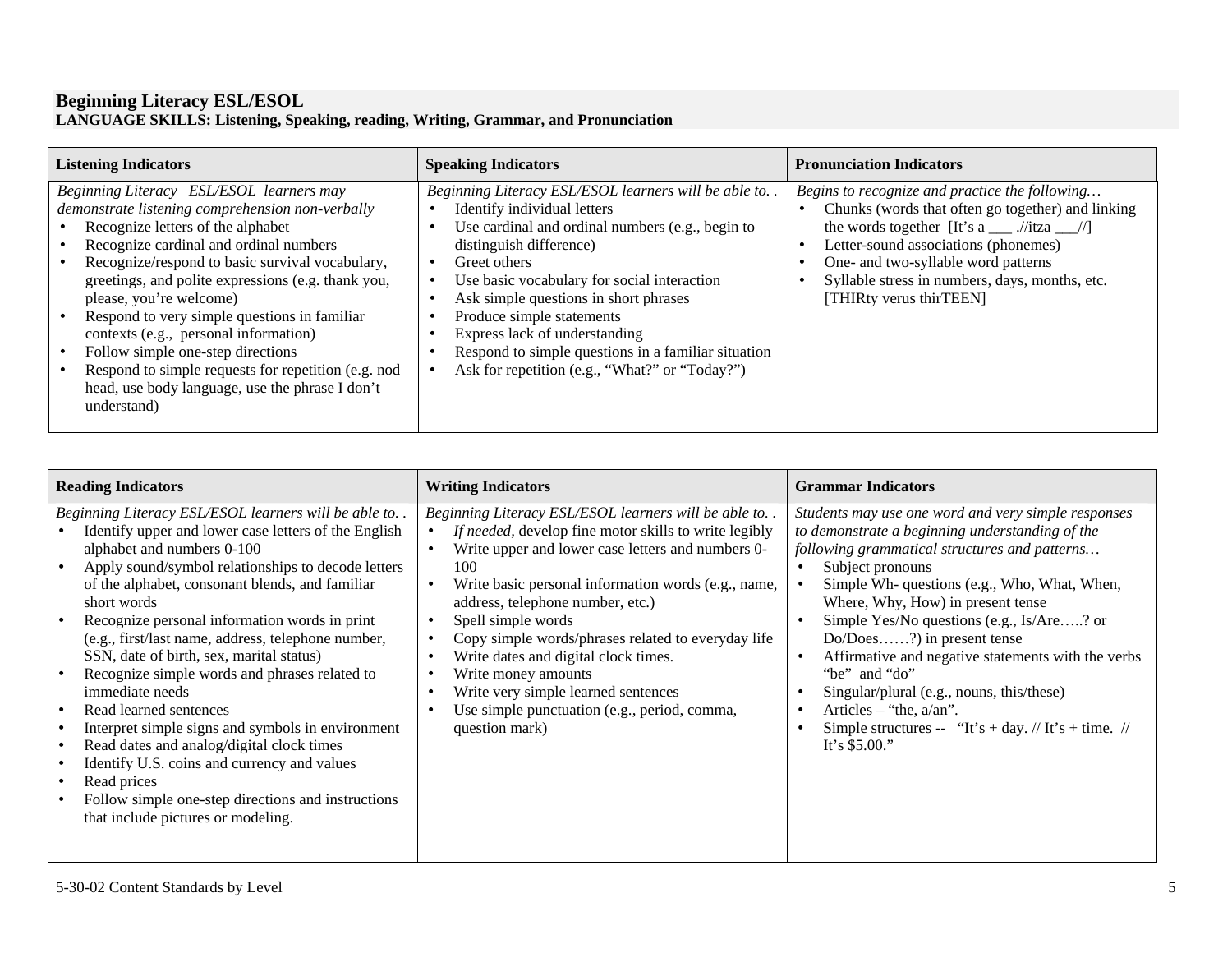# **NRS Level: Low BEGINNING ESL/ESOL**

| <b>Test Benchmarks/Assessment Range</b> |                           | <b>ESL/ESOL Standards (Exit description)</b>                                                                                                                                                                                                                                |
|-----------------------------------------|---------------------------|-----------------------------------------------------------------------------------------------------------------------------------------------------------------------------------------------------------------------------------------------------------------------------|
|                                         | • CASAS scale scores      | Speaking: Learners have the ability to organize and produce spoken language in routine and familiar situations with some control                                                                                                                                            |
|                                         | Listening/Reading 181-190 | of grammar and intonation.                                                                                                                                                                                                                                                  |
|                                         | <b>Writing 136-145</b>    |                                                                                                                                                                                                                                                                             |
|                                         |                           | Listening: Learners can monitor comprehension, clarify purpose for communication and can understand simple phrases and                                                                                                                                                      |
| $\bullet$                               | <b>BEST</b>               | sentences in context when spoken slowly with some repetition.                                                                                                                                                                                                               |
|                                         | Oral 16-28                |                                                                                                                                                                                                                                                                             |
|                                         | Literacy 8-35             | Reading: Learners can determine the purpose for reading by using pre-reading strategies, read common sight words, and<br>understand sentence level reading. Learners can comprehend simple sentence level discourse with familiar vocabulary and frequent                   |
| $\bullet$                               | <b>BEST Plus 401-417</b>  | re-reading.                                                                                                                                                                                                                                                                 |
|                                         | SPL <sub>2</sub>          | Writing: Learners can determine a purpose for writing, can write a simple sentences using familiar words and phrases to describe<br>familiar objects, events, and experiences; using simple punctuation, and can demonstrate some control of basic grammar and<br>spelling. |

∞∞∞∞∞∞∞∞∞∞∞∞∞∞∞∞∞∞∞∞∞∞∞∞∞∞∞∞∞∞∞∞∞∞∞∞∞∞∞∞∞∞∞∞∞∞∞∞∞∞∞∞∞∞∞∞∞∞∞∞∞∞∞∞∞∞∞∞∞∞∞∞∞∞∞∞∞∞∞∞∞∞∞∞∞∞∞∞∞∞∞∞∞∞∞∞∞∞

| <b>Speaking and Listening</b>                                                                                                                                                                                                                                                                                                                                                                                                                                                              | <b>Basic Reading and Writing</b>                                                                                                                                                                                                                                                                                                                                                                   | <b>Functional and Workplace Skills</b>                                                                                                                                                                                                                                                                                                                                                                                                                                                                                 |
|--------------------------------------------------------------------------------------------------------------------------------------------------------------------------------------------------------------------------------------------------------------------------------------------------------------------------------------------------------------------------------------------------------------------------------------------------------------------------------------------|----------------------------------------------------------------------------------------------------------------------------------------------------------------------------------------------------------------------------------------------------------------------------------------------------------------------------------------------------------------------------------------------------|------------------------------------------------------------------------------------------------------------------------------------------------------------------------------------------------------------------------------------------------------------------------------------------------------------------------------------------------------------------------------------------------------------------------------------------------------------------------------------------------------------------------|
| Individual can understand basic greetings, simple<br>phrases and commands. Can understand simple<br>questions related to personal information, spoken slowly<br>and with repetition. Understands a limited number of<br>words related to immediate needs and can respond with<br>simple learned phrases to some common questions<br>related to routine survival situations. Individual speaks<br>slowly and with difficulty. Individual Demonstrates<br>little or no control over grammar. | Individual can read numbers, letters, and some common<br>sight words. Individual may be able to sound out<br>simple words. Can read and write some familiar words<br>and phrases, but has a limited understanding of<br>connected prose in English. Can write basic personal<br>information (e.g., name, address, telephone number) and<br>can complete simple forms that elicit this information. | Individual functions with difficulty in social situations<br>and in situations related to immediate needs. Can<br>provide limited personal information on simple forms,<br>and can read very simple common forms of print found<br>in the home and environment, such as product names.<br>Can handle routine entry-level jobs that require very<br>simple written or oral English communication and in<br>which job tasks can be demonstrated. Individual may<br>have limited knowledge and experience with computers. |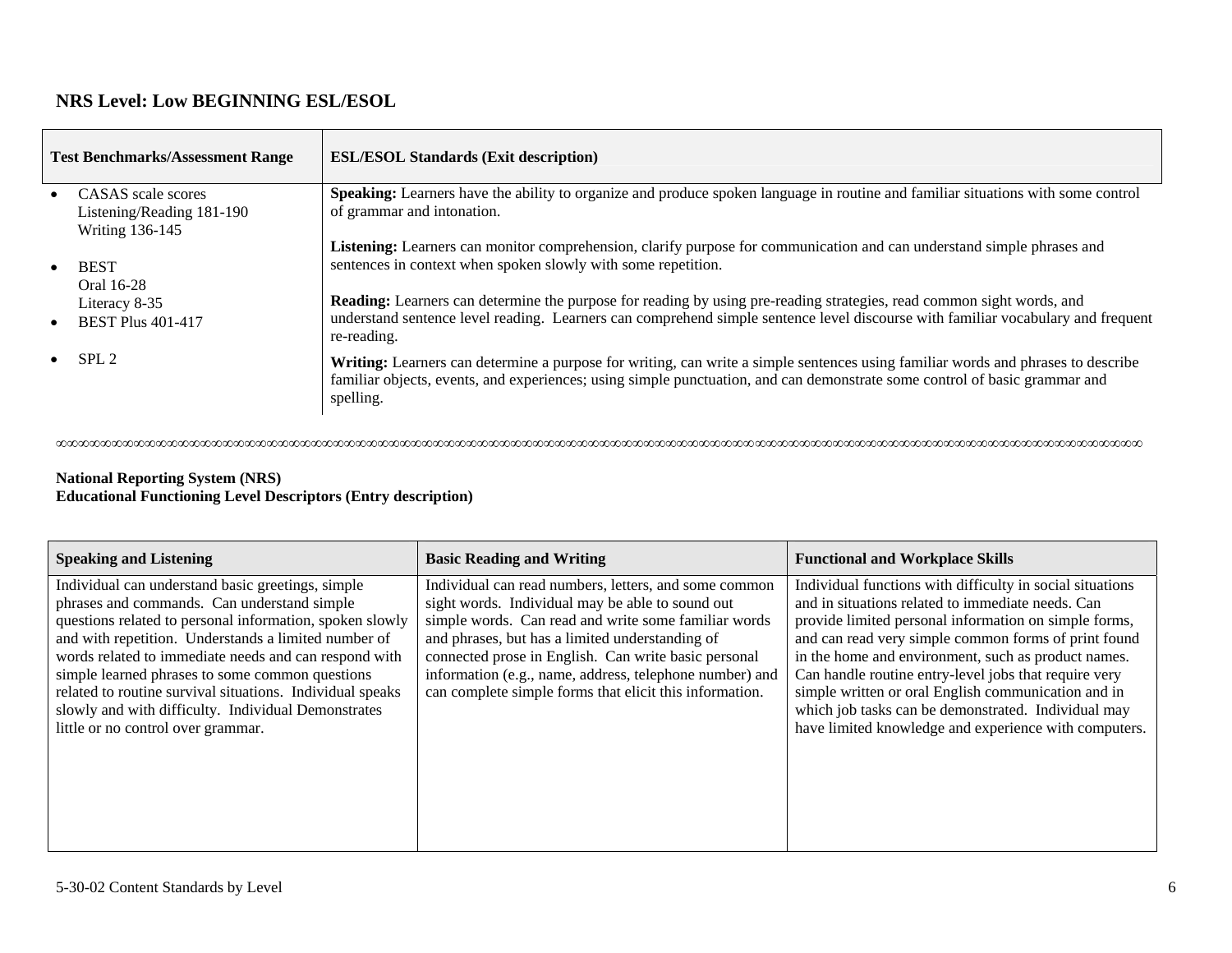#### **Low Beginning ESL/ESOL**

**LANGUAGE SKILLS:** Listening, Speaking, reading, Writing, Grammar, and Pronunciation

| <b>Listening Indicators</b>                                                                                                                                                                                                                                                                                                                                                                                                                                                                                                                                                                                                  | <b>Speaking Indicators</b>                                                                                                                                                                                                                                                                                                                                                                                                                                                      | <b>Pronunciation Indicators</b>                                                                                                                                                                                                                                                                                      |
|------------------------------------------------------------------------------------------------------------------------------------------------------------------------------------------------------------------------------------------------------------------------------------------------------------------------------------------------------------------------------------------------------------------------------------------------------------------------------------------------------------------------------------------------------------------------------------------------------------------------------|---------------------------------------------------------------------------------------------------------------------------------------------------------------------------------------------------------------------------------------------------------------------------------------------------------------------------------------------------------------------------------------------------------------------------------------------------------------------------------|----------------------------------------------------------------------------------------------------------------------------------------------------------------------------------------------------------------------------------------------------------------------------------------------------------------------|
| Low Beginning ESL/ESOL learners may demonstrate<br>listening comprehension non-verbally<br>Recognize letters of words when spelled or dictated<br>Recognize/respond to greetings and polite<br>expressions in routine and familiar settings<br>Recognize/respond to simple questions/statements<br>in familiar contexts (e.g., weather, family,<br>employment)<br>Follow one-step directions in a familiar context to<br>complete a simple task<br>Identify simple expressions indicating lack of<br>understanding<br>Recognize/respond to requests for repetition<br>Recognize/respond to personal information<br>questions | Low Beginning ESL/ESOL learners will be able to<br>demonstrate the following<br>Spell some familiar words<br>Use numbers appropriately to provide personal<br>information<br>Produce and respond to common greetings,<br>introductions, and polite expressions<br>Produce simple statements in routine and familiar<br>situations<br>Use the telephone to make an emergency call<br>Respond to simple questions in familiar situations<br>demonstrating some control of grammar | Begin to recognize and practice the following<br>Chunks (words that often go together) and linking<br>the words together [It's $a_{\text{max}} = Itza_{\text{max}}$ .]<br>Letter-sound associations (phonemes)<br>Recognize/produce intonation for yes/no questions<br>Recognize/produce intonation for Wh-questions |

| <b>Reading Indicators</b>                                                                                                                                                                                                                                                                                                                                                                                                                                                                                                                                                                                                                                                  | <b>Writing Indicators</b>                                                                                                                                                                                                                                                                                                                                                                                                                                                                                                                                                                                                           | <b>Grammar Indicators</b>                                                                                                                                                                                                                                                                                                                                                                                                                                                                                                                                                                                                                                                                                                                                                                                                              |
|----------------------------------------------------------------------------------------------------------------------------------------------------------------------------------------------------------------------------------------------------------------------------------------------------------------------------------------------------------------------------------------------------------------------------------------------------------------------------------------------------------------------------------------------------------------------------------------------------------------------------------------------------------------------------|-------------------------------------------------------------------------------------------------------------------------------------------------------------------------------------------------------------------------------------------------------------------------------------------------------------------------------------------------------------------------------------------------------------------------------------------------------------------------------------------------------------------------------------------------------------------------------------------------------------------------------------|----------------------------------------------------------------------------------------------------------------------------------------------------------------------------------------------------------------------------------------------------------------------------------------------------------------------------------------------------------------------------------------------------------------------------------------------------------------------------------------------------------------------------------------------------------------------------------------------------------------------------------------------------------------------------------------------------------------------------------------------------------------------------------------------------------------------------------------|
| Low Beginning ESL/ESOL learners will be able to<br>demonstrate the following<br>Apply sound/symbol relationships to decode<br>familiar words (e.g., high frequency words for life<br>skills)<br>Read cursive and printed materials<br>Interpret words and symbols on everyday signs<br>Scan for specific information on familiar<br>documents (e.g., utility bill, pay stub).<br>Follow some simple written instructions that<br>include pictures or diagrams (e.g., food preparation,<br>simplified prescriptions, care labels)<br>Follow simple geographical directions on a simple<br>map<br>Read some common sight words<br>Read simple sentences on a familiar topic. | Low Beginning ESL/ESOL learners will be able to<br><i>demonstrate the following</i><br>Write basic personal information (name, address,<br>telephone number, employer, birth date, ID number<br>etc.)<br>Write familiar simple words and short phrases from<br>dictation<br>Complete short, simplified forms (e.g., check, job<br>application, registration form)<br>Address an envelope<br>Write lists (e.g., shopping) and personal schedules<br>Write some simple phrases and simple sentences<br>related to familiar situations<br>Use some simple basic punctuation (e.g.,<br>capitalization, periods, commas, question marks) | Students may use one word and very simple responses<br>to demonstrate a beginning understanding of the<br>following grammatical structures and patterns<br>Simple WH questions and responses (affirm./neg.)<br>Simple Yes/No questions and responses<br>Affirmative and negative statements with "be, do,<br>have" and other high frequency verbs<br>Simple present continuous tense<br>Simple past with high frequency verbs such as "be,<br>do, have"<br>Modal auxiliary verbs (e.g., can / have to + $verb$ )<br>Singular/plural (e.g., count/non-count)<br>Simple Conjunctions (and, or, but)<br>Simple prepositions of time and place (e.g., in, on,<br>at, next to, on the right)<br>Simple frequency adverbs (e.g., always, sometimes,<br>never)<br>Possessive Adjectives (e.g., my, your, her, our)<br><b>Subject Pronouns</b> |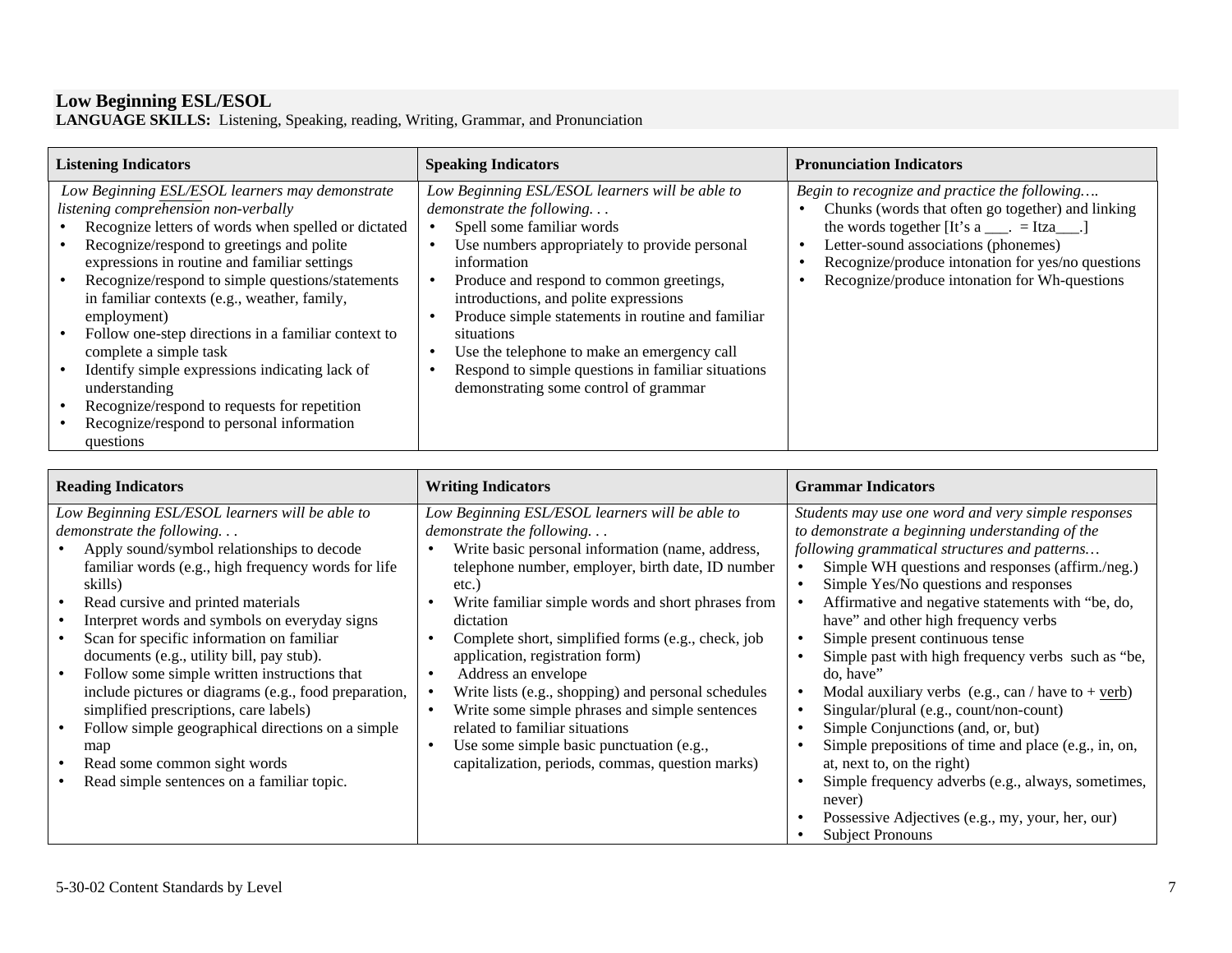# **NRS Level: High BEGINNING ESL/ESOL**

| <b>Test Benchmarks/Assessment Range</b> |                                                                             | <b>ESL/ESOL Standards (Exit description)</b>                                                                                                                                                                                                                     |
|-----------------------------------------|-----------------------------------------------------------------------------|------------------------------------------------------------------------------------------------------------------------------------------------------------------------------------------------------------------------------------------------------------------|
|                                         | • CASAS scale scores<br>Listening/Reading 191-200<br><b>Writing 146-200</b> | <b>Speaking:</b> Learners can organize information and ask simple questions related to survival needs and simple social interchanges<br>with some control of basic grammar, intonation and pace.                                                                 |
| $\bullet$                               | <b>BEST</b><br>Oral 29-41                                                   | Listening: Learners can listen actively, monitor comprehension of simple conversations with support of repetitions and slow rate of<br>speech and use appropriate listening strategies.                                                                          |
| $\bullet$                               | Literacy 36-46<br><b>BEST Plus 418-438</b>                                  | <b>Reading:</b> Learners can use reading strategies that include previewing, viewing, and predicting and can read material in familiar<br>contexts when vocabulary is controlled.                                                                                |
|                                         | SPL <sub>3</sub>                                                            | Writing: Learners can produce simple written texts, motes, or messages that are organized and present information to serve<br>the purpose, context, using complete sentences with basic grammar structures (present and past tense) and use correct punctuation. |

| <b>Speaking and Listening</b>                                                                                                                                                                                                                                                                                                                                  | <b>Basic Reading and Writing</b>                                                                                                                                                                                                                                                                                                                                                                                                         | <b>Functional and Workplace Skills</b>                                                                                                                                                                                                                                                                                                                                                                                                                                                      |
|----------------------------------------------------------------------------------------------------------------------------------------------------------------------------------------------------------------------------------------------------------------------------------------------------------------------------------------------------------------|------------------------------------------------------------------------------------------------------------------------------------------------------------------------------------------------------------------------------------------------------------------------------------------------------------------------------------------------------------------------------------------------------------------------------------------|---------------------------------------------------------------------------------------------------------------------------------------------------------------------------------------------------------------------------------------------------------------------------------------------------------------------------------------------------------------------------------------------------------------------------------------------------------------------------------------------|
| Individual can understand common words, simple<br>phrases, and sentences containing familiar vocabulary,<br>spoken slowly with some repetition. Individual can<br>respond to simple questions about personal everyday<br>activities, and can express immediate needs, using<br>simple learned phrases or short sentences. Shows<br>limited control of grammar. | Individual can read most sight words, and many other<br>common words. Can read familiar phrases and simple<br>sentences but has a limited understanding of connected<br>prose and may need frequent re-reading.<br>Individual can write some simple sentences with limited<br>vocabulary. Meaning may be unclear. Writing shows<br>very little control of basic grammar, capitalization and<br>punctuation and has many spelling errors. | Individual can function in some situations related to<br>immediate needs and in familiar social situations. Can<br>provide basic personal information on simple forms and<br>recognizes simple common forms of print found in the<br>home, workplace and community. Can handle routine<br>entry-level jobs requiring basic written or oral English<br>communication and in which job tasks can be<br>demonstrated. Individuals may have limited knowledge<br>or experience using computers. |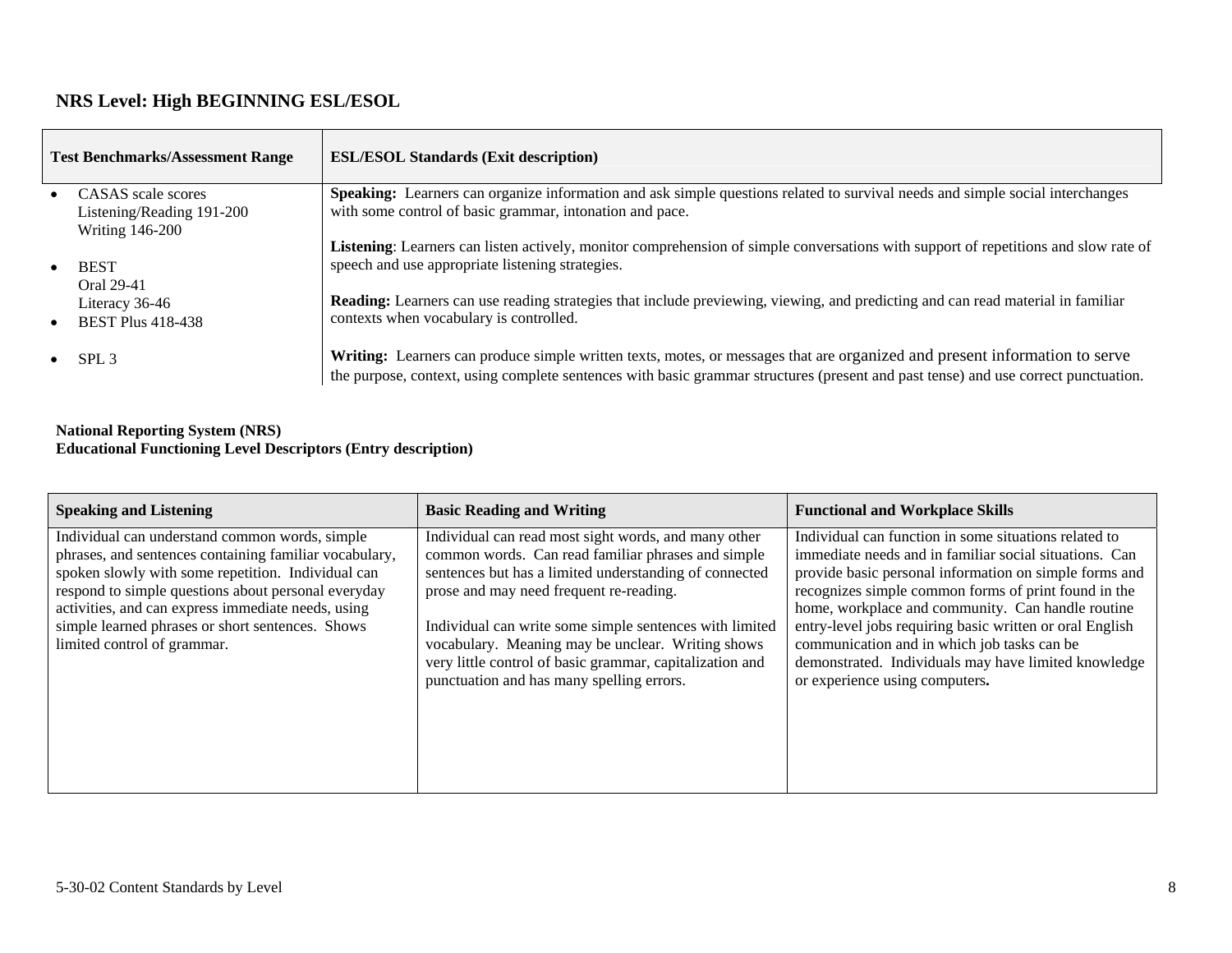### **High Beginning ESL/ESOL**

**LANGUAGE SKILLS:** Listening, Speaking, reading, Writing, Grammar, and Pronunciation

| <b>Listening Indicators</b>                                                                                                                                                                                                                                                                                                                                                                                                          | <b>Speaking Indicators</b>                                                                                                                                                                                                                                                                                                                                                                                                                                                                                                                                                           | <b>Pronunciation Indicators</b>                                                                                                                                                                                                                                          |
|--------------------------------------------------------------------------------------------------------------------------------------------------------------------------------------------------------------------------------------------------------------------------------------------------------------------------------------------------------------------------------------------------------------------------------------|--------------------------------------------------------------------------------------------------------------------------------------------------------------------------------------------------------------------------------------------------------------------------------------------------------------------------------------------------------------------------------------------------------------------------------------------------------------------------------------------------------------------------------------------------------------------------------------|--------------------------------------------------------------------------------------------------------------------------------------------------------------------------------------------------------------------------------------------------------------------------|
| High Beginning ESL/ESOL learners can demonstrate<br>listening comprehension non-verbally<br>Listen for key vocabulary words in contextualized<br>conversations<br>Recognize common words when spelled or<br>dictated<br>Recognize/respond to alternative forms of basic<br>questions in familiar contexts<br>Follow simple multi-step directions and instructions<br>Identify simple expressions indicating lack of<br>understanding | High Beginning ESL/ESOL learners will be able to<br>Ask simple questions to satisfy survival needs<br>Spell some sight words<br>Answers simple questions on everyday activities<br>with some detail<br>Participates in short conversations on everyday<br>activities using appropriate conversation skills and<br>monitoring for listener comprehension<br>Give simple one-step instructions and directions<br>Expresses likes and dislikes<br>Express lack of understanding (e.g. speak slower,<br>please rephrase, I don't understand)<br>Use the telephone to make an appointment | Begin to recognize and practice the following<br>Syllable stress of new vocabulary<br>S-ending sounds: /s/, /z/ and /Iz/<br>Intonation for yes/no questions<br>Recognize/reproduce pronunciation of chunks<br>(words that go together) and linking the words<br>together |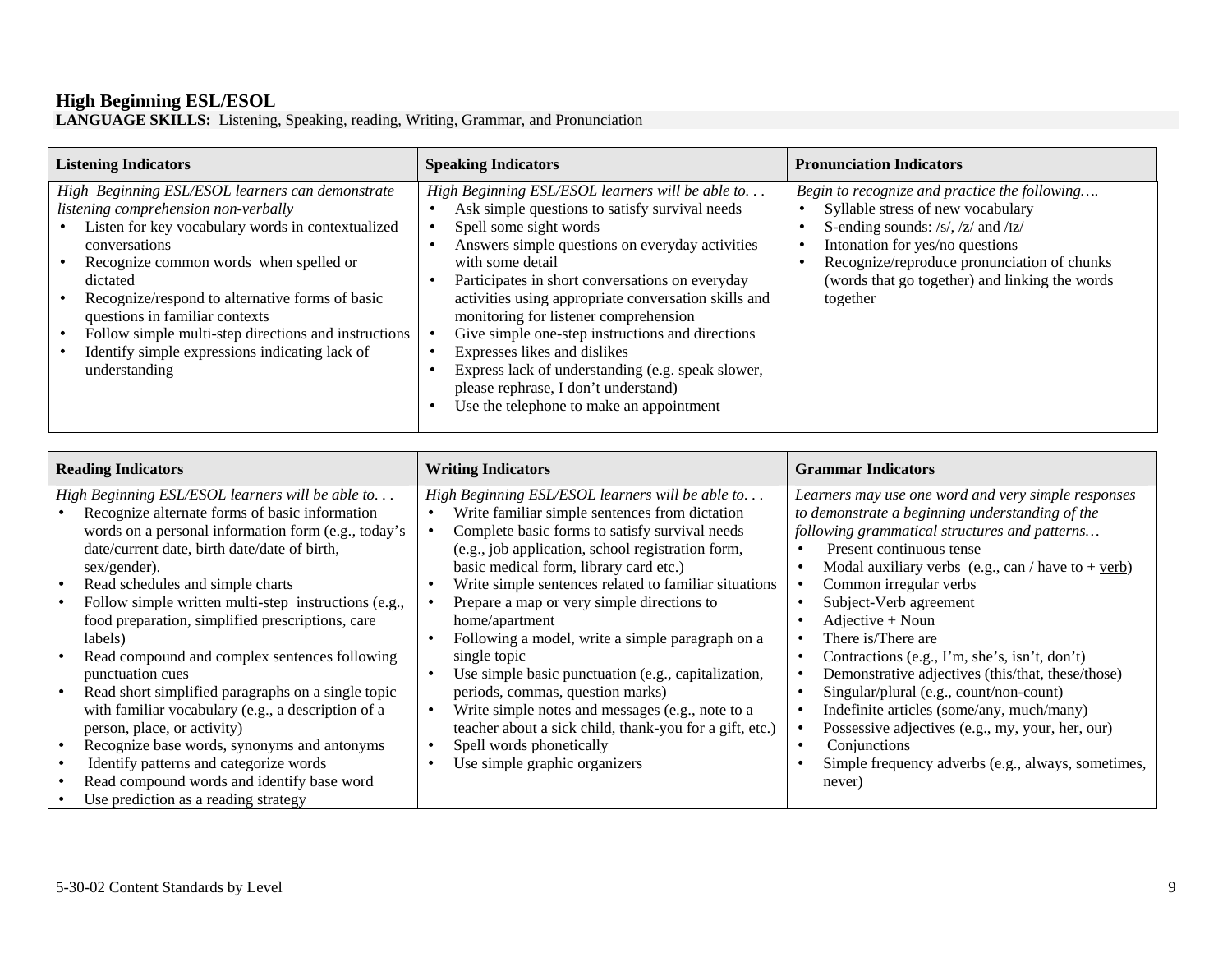# **NRS Level: LOW INTERMEDIATE ESL/ESOL**

| <b>Test Benchmarks/Assessment range</b> |                                                                            | <b>ESL/ESOL Standards (Exit description)</b>                                                                                                                                                                                                                                                                                               |
|-----------------------------------------|----------------------------------------------------------------------------|--------------------------------------------------------------------------------------------------------------------------------------------------------------------------------------------------------------------------------------------------------------------------------------------------------------------------------------------|
|                                         | CASAS (Life Skills)<br>Listening/Reading 201-210<br><b>Writing 201-225</b> | Speaking: Learners can express basic needs and can engage in social conversations in an organized way to address the reason for<br>communicating and use some strategies to monitor the conversation. Conversations can include limited descriptions, concrete<br>terms, and more complex grammar structures (passive voice, conditional). |
|                                         | <b>BEST</b>                                                                | Listening: Learners can monitor comprehension, use listening strategies when participating in a conversation or completing a<br>simple task and can understand learned and new phrases in familiar context.                                                                                                                                |
|                                         | Oral 42-50<br>Literacy 47-53<br><b>BEST Plus 439-472</b>                   | <b>Reading:</b> Learners can use reading strategies and context clues to comprehend and analyze clearly organized texts and can reflect<br>on the meaning of the text and combine new knowledge with prior knowledge.                                                                                                                      |
|                                         | SPL <sub>4</sub>                                                           | Writing: Learners can organize, convey, and revise ideas in simple paragraphs in familiar contexts with control of basic grammar<br>structures, spelling and punctuation.                                                                                                                                                                  |

∞∞∞∞∞∞∞∞∞∞∞∞∞∞∞∞∞∞∞∞∞∞∞∞∞∞∞∞∞∞∞∞∞∞∞∞∞∞∞∞∞∞∞∞∞∞∞∞∞∞∞∞∞∞∞∞∞∞∞∞∞∞∞∞∞∞∞∞∞∞∞∞∞∞∞

| <b>Speaking and Listening</b>                                                                                                                                                                                                                                                                                                                                                       | <b>Basic Reading and Writing</b>                                                                                                                                                                                                                                                                                                                                                                                                                               | <b>Functional and Workplace Skills</b>                                                                                                                                                                                                                                                                                                                                                                                                                                                         |
|-------------------------------------------------------------------------------------------------------------------------------------------------------------------------------------------------------------------------------------------------------------------------------------------------------------------------------------------------------------------------------------|----------------------------------------------------------------------------------------------------------------------------------------------------------------------------------------------------------------------------------------------------------------------------------------------------------------------------------------------------------------------------------------------------------------------------------------------------------------|------------------------------------------------------------------------------------------------------------------------------------------------------------------------------------------------------------------------------------------------------------------------------------------------------------------------------------------------------------------------------------------------------------------------------------------------------------------------------------------------|
| Individual can understand simple learned phrases and<br>limited new phrases containing familiar vocabulary<br>spoken slowly with frequent repetition; can ask and<br>respond to questions using such phrases; can express<br>basic survival needs and participate in some routine<br>social conversations, although with some difficulty; and<br>has some control of basic grammar. | Individual can read simple material on familiar subjects<br>and comprehend simple and compound sentences in<br>single or linked paragraphs containing a familiar<br>vocabulary; can write simple notes and messages on<br>familiar situations but lacks clarity and focus. Sentence<br>structure lacks variety but shows some control of basic<br>grammar (e.g., present and past tense) and consistent<br>use of punctuation (e.g., periods, capitalization). | Individual can interpret simple directions and schedules,<br>signs, and maps; can fill out simple forms but needs<br>support on some documents that are not simplified; and<br>can handle routine entry-level jobs that involve some<br>written or oral English communication but in which job<br>tasks can be demonstrated. Individual can use simple<br>computer programs and can perform a sequence of<br>routine tasks given directions using technology (e.g., fax<br>machine, computer). |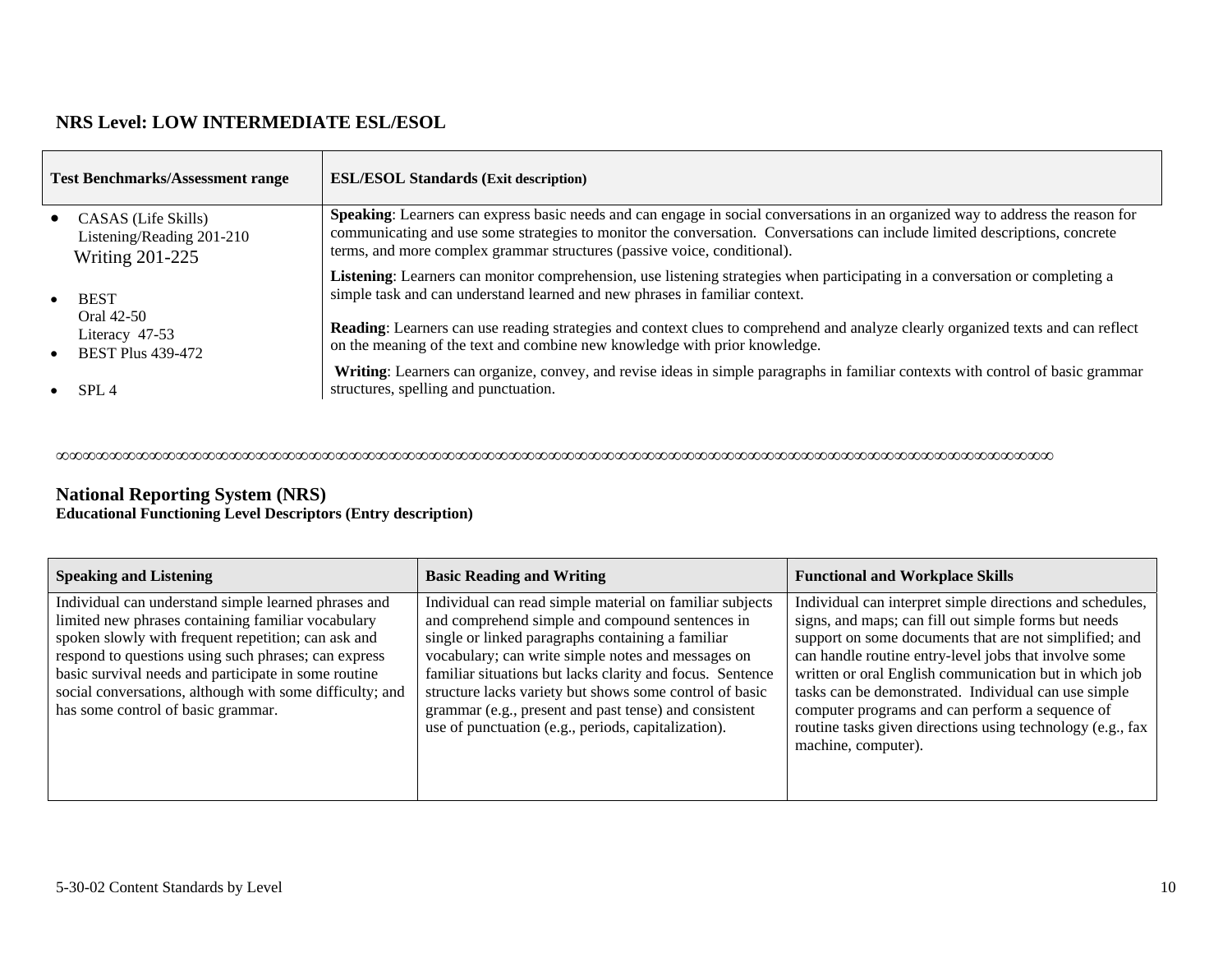#### **Low Intermediate ESL/ESOL**

**LANGUAGE SKILLS:** Listening, Speaking, reading, Writing, Grammar, and Pronunciation

| <b>Listening Indicators</b>                                                                                                                                                                                                                                                                                                             | <b>Speaking Indicators</b>                                                                                                                                                                                                                                                                                             | <b>Pronunciation Indicators</b>                                                                                                                                                                                                                                                              |
|-----------------------------------------------------------------------------------------------------------------------------------------------------------------------------------------------------------------------------------------------------------------------------------------------------------------------------------------|------------------------------------------------------------------------------------------------------------------------------------------------------------------------------------------------------------------------------------------------------------------------------------------------------------------------|----------------------------------------------------------------------------------------------------------------------------------------------------------------------------------------------------------------------------------------------------------------------------------------------|
| Low Intermediate ESL/ESOL learners will be able to<br>Respond to statements, questions and commands<br>using some expanded vocabulary<br>Respond to simple social conversation in familiar<br>contexts (e.g., shopping, employment, school)<br>Follow simple two-step directions and instructions<br>with some detail                   | Low Intermediate ESL/ESOL learners will be able to<br>Produce simple statements, questions, and<br>commands using familiar vocabulary<br>Participate in routine social conversations in<br>familiar contexts (e.g., shopping, employment,<br>school)<br>Give simple two-step directions of                             | Begin to recognize differences and gain pronunciation<br>clarity of the following<br>Phonemes needed to enhance comprehensibility<br>(e.g., based on learners' needs -- /l/ vs /r/ or /th/ vs<br>$/t$ )<br>Stress of multi-syllabic words<br>Short and long vowel sounds (based on learners' |
| Identify simple information from a conversation or<br>in familiar contexts (i.e., listen with a purpose)<br>Use context clues to get main ideas and to identify<br>details<br>Respond to simple requests for clarification<br>Distinguish language use in informal versus simple<br>formal situations (i.e., pay attention to register) | Retell a simple story<br>Use simple expressions of<br>satisfaction/dissatisfaction and<br>agreement/disagreement<br>Use simple expressions to express opinion<br>Express lack of understanding and ask for repetition<br>or clarification<br>Use appropriate language in both informal and<br>simple formal situations | needs)<br>Schwa sound used in unstressed syllables<br>S-ending sounds: /s/, /z/ and /Iz/<br>Past "-ed" ending sounds: /t/, /d/ and /td/<br>Shift in meaning when using different emphases in<br>sentence stress<br>Intonation difference for questions and sentences                         |

| <b>Reading Indicators</b>                           | <b>Writing Indicators</b>                             | <b>Grammar Indicators</b>                                  |  |
|-----------------------------------------------------|-------------------------------------------------------|------------------------------------------------------------|--|
| Low Intermediate $ESLESOL$ learners will be able to | Low Intermediate $ESL/ESOL$ learners will be able to. | Begin to use grammar with some control for the             |  |
| Apply sound/symbol relationships to decode new      | Write simple sentences from dictation                 | beginning level structures/patterns plus the following     |  |
| words in context                                    | Write some compound and complex sentences             | Simple past tense                                          |  |
| Apply simple context clues to determine the         | Complete more complex forms                           | Future tense ("will" + verb and "be going to +             |  |
| meaning of new words                                | Write out simple instructions with some detail        | verb")                                                     |  |
| Recognize standard words on a personal              | Write simple directions with some detail to a         | Present perfect tense in high frequency situations         |  |
| information form                                    | familiar location                                     | Simple modals (e.g., can/could, may/might,                 |  |
| Locate a word, number or item in alphabetical or    | Write short notes (e.g., to school, neighbor,         | shall/should, will/would, must) in affirm./negative        |  |
| numerical order (e.g., phone book, dictionary)      | coworker)                                             | Simple expressions for giving advice, inviting, and        |  |
| Comprehend simple and compound sentences in         | Compose simple letters (e.g., requests and offers).   | expressing regret                                          |  |
| authentic materials                                 | Write a descriptive paragraph with some detail on a   | Comparative and superlative adjectives                     |  |
| Identify main idea, chronological order, and simple | familiar topic that includes a beginning, middle and  | Adverbs (too, very, enough)                                |  |
| transitions in texts on familiar subjects           | end (e.g., special place, tradition, event, etc.)     | Verb + Infinitive (e.g., want to $\_\_$ , need to $\_\_$ ) |  |
| Recognize prefixes, suffixes, homonyms, transition  | Apply basic capitalization, spelling and punctuation  | Possessives (e.g., girl's, Tom's)                          |  |
| words, words with multiple meanings and some        | rules when writing                                    | Object pronouns (e.g., mine, his, hers, theirs, ours)      |  |
| idioms                                              | Take notes on familiar material transmitted orally    | Conjunctions (and/or, but, either/neither)                 |  |
| Read and understand multi-paragraph selections      | Use pre writing and editing strategies                | Polite expressions (e.g., would rather, would you          |  |
| from a variety of genres                            | Demonstrate some control of spelling                  | mind)                                                      |  |
| Read to compare and contrast information            | Use some idioms                                       |                                                            |  |

5-30-02 Content Standards by Level 11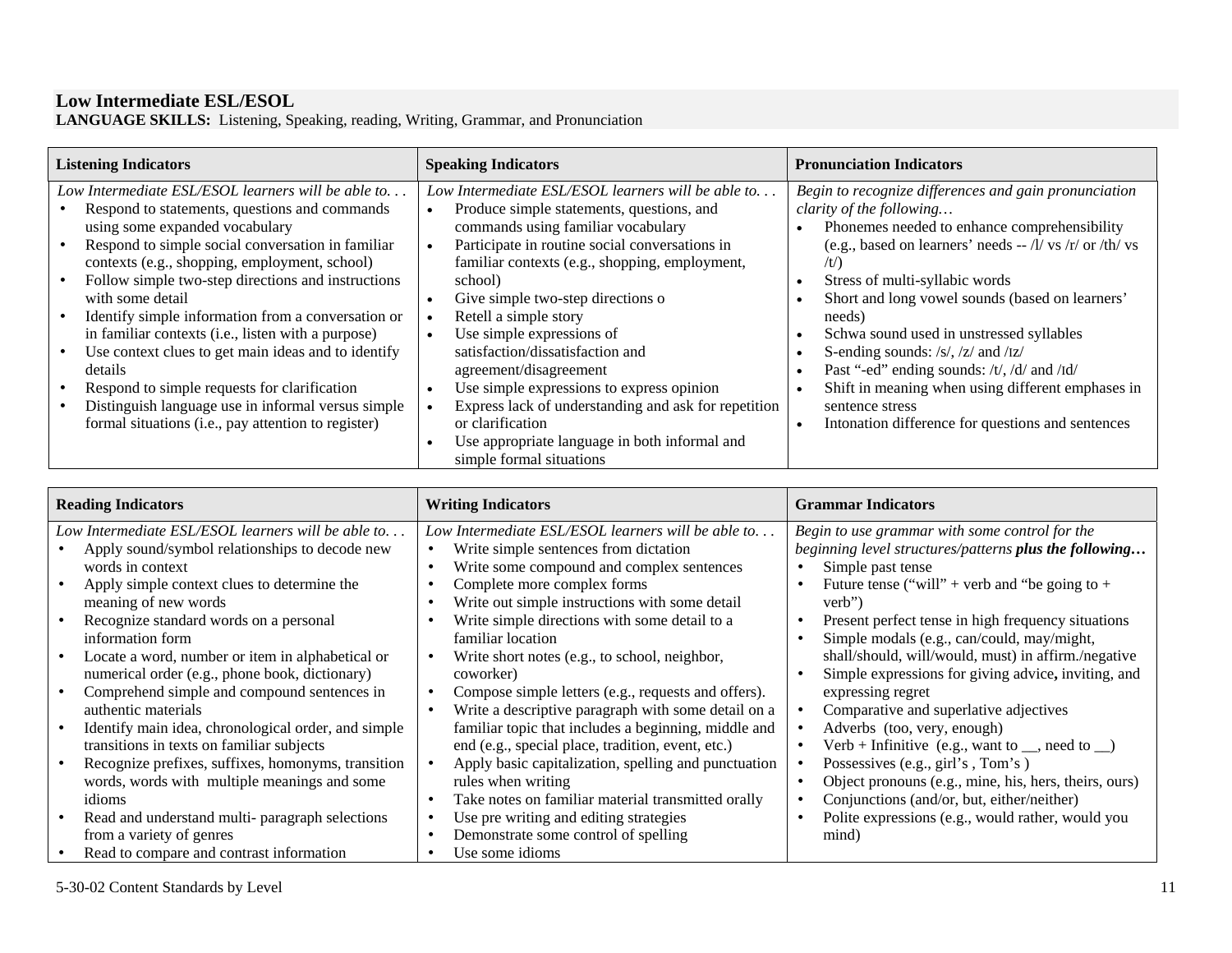# **NRS Level: HIGH INTERMEDIATE ESL/ESOL**

| <b>Test Benchmarks/Assessment Range</b> |                                                  | <b>ESL/ESOL Standards (Exit description)</b>                                                                                                                                                                                                                     |
|-----------------------------------------|--------------------------------------------------|------------------------------------------------------------------------------------------------------------------------------------------------------------------------------------------------------------------------------------------------------------------|
|                                         | CASAS (Life Skills)<br>Listening/Reading 211-220 | Speaking: Learners can organize thoughts, provide information, and monitor communication in a conversation on a variety of day-<br>to-day subjects with firm control of basic grammar, and are able to express thoughts creatively.                              |
|                                         | <b>Writing 226-242</b><br><b>BEST</b>            | Listening: Learners can comprehend conversations on day-to-day subjects that are supported by repeating, restating, and adjusting<br>rate of speech and can incorporate information from listening with prior knowledge.                                         |
|                                         | Oral 51-57<br>Literacy 54-65                     | <b>Reading:</b> Learners can read narrative prose and descriptive essays if the topic or context is familiar and analyze the meaning or<br>purpose. Learners can use appropriate reading strategies, context clues and inference skills with familiar materials. |
|                                         | <b>BEST Plus 473-506</b>                         | Writing: Learners can produce and edit well-developed descriptive and narrative paragraphs using basic punctuation and basic and                                                                                                                                 |
|                                         | SPL <sub>5</sub>                                 | complex grammar structures.                                                                                                                                                                                                                                      |

∞∞∞∞∞∞∞∞∞∞∞∞∞∞∞∞∞∞∞∞∞∞∞∞∞∞∞∞∞∞∞∞∞∞∞∞∞∞∞∞∞∞∞∞∞∞∞∞∞∞∞∞∞∞∞∞∞∞∞∞∞∞∞∞∞∞∞∞∞∞∞∞∞∞∞

## **National Reporting System (NRS)**

#### **Educational Functioning Level Descriptors (Entry description)**

| <b>Speaking and Listening</b>                                                                                                                                                                                                                                                                                                                                                                                           | <b>Basic Reading and Writing</b>                                                                                                                                                                                                                                                                                                                                                                                                                                                                                                          | <b>Functional and Workplace Skills</b>                                                                                                                                                                                                                                                                                                                                                                                                                                                                                                                                                                           |
|-------------------------------------------------------------------------------------------------------------------------------------------------------------------------------------------------------------------------------------------------------------------------------------------------------------------------------------------------------------------------------------------------------------------------|-------------------------------------------------------------------------------------------------------------------------------------------------------------------------------------------------------------------------------------------------------------------------------------------------------------------------------------------------------------------------------------------------------------------------------------------------------------------------------------------------------------------------------------------|------------------------------------------------------------------------------------------------------------------------------------------------------------------------------------------------------------------------------------------------------------------------------------------------------------------------------------------------------------------------------------------------------------------------------------------------------------------------------------------------------------------------------------------------------------------------------------------------------------------|
| Individual can understand learned phrases and short<br>new phrases containing familiar vocabulary spoken<br>slowly and with some repetition; can communicate<br>basic survival needs with some help; can participate in<br>conversation in limited social situations and use new<br>phrases with hesitation; and relies on description and<br>concrete terms. There is inconsistent control of more<br>complex grammar. | Individual can read text on familiar subjects that have a<br>simple and clear underlying structure (e.g., clear main<br>idea, chronological order) and can use context to<br>determine meaning. Individual can interpret actions<br>required in specific written directions; can write simple<br>paragraphs with main idea and supporting details on<br>familiar topics (e.g., daily activities, personal issues) by<br>recombining learned vocabulary and structures; and can<br>self and peer edit for spelling and punctuation errors. | Individual can meet basic survival and social needs, can<br>follow some simple oral and written instruction, and has<br>some ability to communicate on the telephone on<br>familiar subjects. Individual can write messages and<br>notes related to basic needs; can complete basic medical<br>forms and job applications; and can handle jobs that<br>involve basic oral instructions and written<br>communication in tasks that can be clarified orally.<br>Individual can work with or learn basic computer<br>software, such as word processing, and can follow<br>simple instructions for using technology. |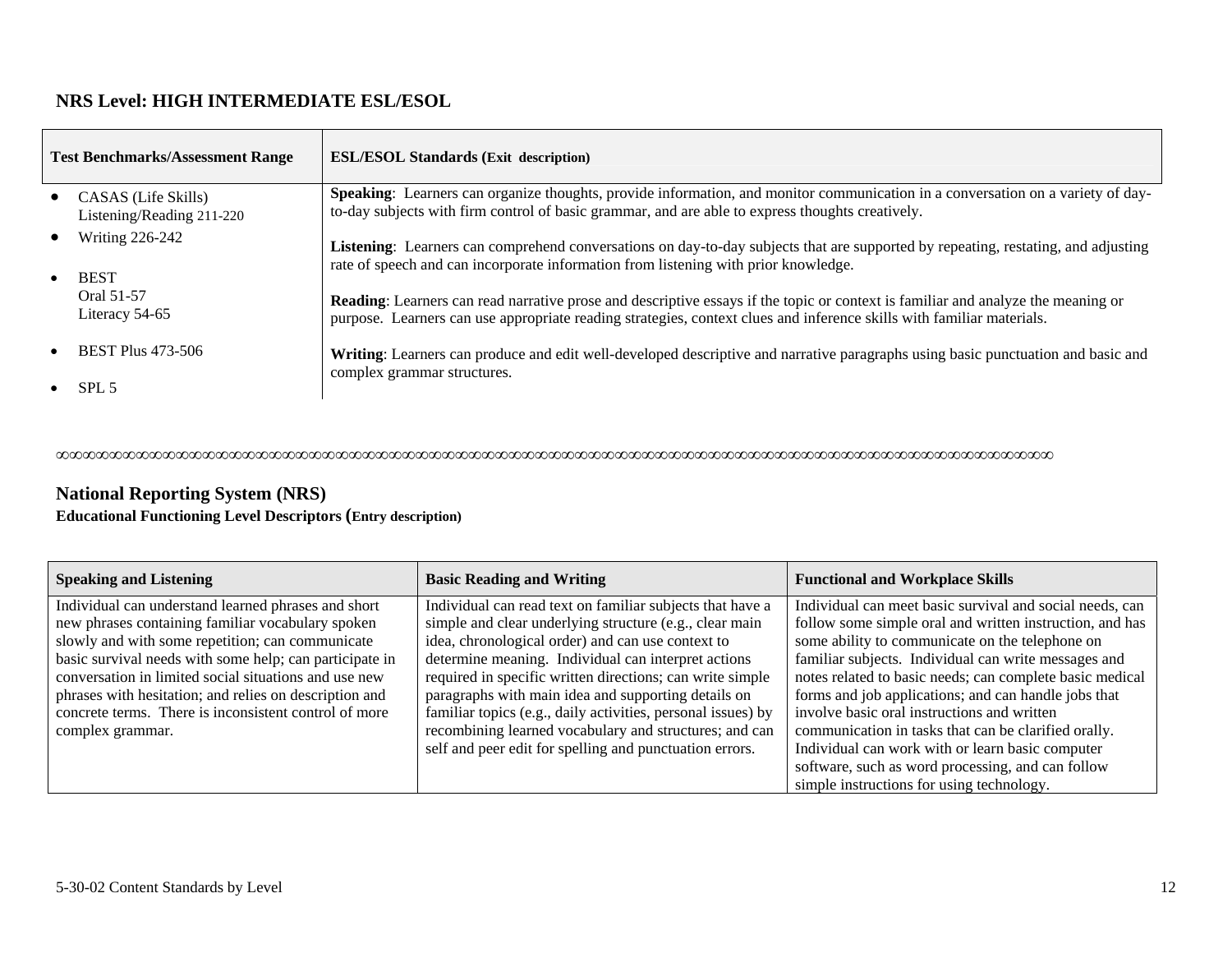#### High Intermediate **ESL/ESOL LANGUAGE SKILLS:** Listening, Speaking, reading, Writing, Grammar, and Pronunciation

| <b>Listening Indicators</b>                                                                                                                                                                                                                                                                                                                                                                                                                                                                                                                                                                                          | <b>Speaking Indicators</b>                                                                                                                                                                                                                                                                                                                                                                                                                                                                                                                                                                                                                              | <b>Pronunciation Indicators</b>                                                                                                                                                                                                                                                                                                                                                                                                                                                                                                                                                                       |
|----------------------------------------------------------------------------------------------------------------------------------------------------------------------------------------------------------------------------------------------------------------------------------------------------------------------------------------------------------------------------------------------------------------------------------------------------------------------------------------------------------------------------------------------------------------------------------------------------------------------|---------------------------------------------------------------------------------------------------------------------------------------------------------------------------------------------------------------------------------------------------------------------------------------------------------------------------------------------------------------------------------------------------------------------------------------------------------------------------------------------------------------------------------------------------------------------------------------------------------------------------------------------------------|-------------------------------------------------------------------------------------------------------------------------------------------------------------------------------------------------------------------------------------------------------------------------------------------------------------------------------------------------------------------------------------------------------------------------------------------------------------------------------------------------------------------------------------------------------------------------------------------------------|
| High Intermediate ESL/ESOL learners will be able to<br>Interpret statements, questions and commands in a<br>variety of familiar situations<br>Follow multi-step directions to a specific location<br>Follow multi-step instructions on how to do<br>something<br>Interpret information from a conversation and in a<br>variety of contexts (e.g., in person, on telephone,<br>over announcement)<br>Identify key information/details in a description<br>Respond to requests for clarification and<br>elaboration<br>Understand more complex structures<br>Distinguish between facts and opinions in<br>conversation | High Intermediate ESL/ESOL learners will be able to<br>Produce statements, questions, and commands (i.e.,<br>interact) in less familiar contexts with some detail<br>Ask and answer questions – using complete<br>sentences when appropriate<br>Give directions to a specific location<br>Provide two and three step instructions with detail<br>on how to do something<br>Request information and express needs (e.g., in<br>person or by phone)<br>Express satisfaction/dissatisfaction and<br>agreement/disagreement<br>Provide simple descriptions (e.g., describe a person,<br>place or event)<br>Express opinions and provide factual information | Begins to recognize contrasts and gain pronunciation<br>clarity of the following<br>Phonemes needed to enhance comprehensibility<br>(e.g., based on learners' needs $-$ /l/ vs. /r/ or /th/ vs.<br>$/t$ )<br>Stress of multi-syllabic words<br>Short and long vowel sounds (based on learners'<br>needs)<br>Schwa sound used in unstressed syllables<br>Shift in meanings when using different emphases<br>in sentence stress<br>Articulating word endings<br>Intonation differences for questions and sentences<br>Phrasing words into "thought groups or chunks"<br>and pausing between the phrases |
| Recognize/respond to some common idioms                                                                                                                                                                                                                                                                                                                                                                                                                                                                                                                                                                              |                                                                                                                                                                                                                                                                                                                                                                                                                                                                                                                                                                                                                                                         |                                                                                                                                                                                                                                                                                                                                                                                                                                                                                                                                                                                                       |

| High Intermediate ESL/ESOL learners will be able to<br>High Intermediate ESL/ESOL learners will be able to<br>Determine meaning of new vocabulary using<br>Take detailed messages (e.g., phone message)<br>structures/patterns plus the following<br>Past habitual with "used $+$ infinitive"<br>context clues and decoding skills<br>Take simple notes from authentic discourse<br>Read simple descriptions and narratives on<br>Complete authentic forms (e.g., job applications,<br>insurance documents, medical history forms, etc.)<br>"for, since, already, yet")<br>authentic topics<br>Draft, organize, write and edit a short paragraph<br>Follow specific written directions/instructions to<br>Past continuous (in contrast to simple past)<br>$\bullet$<br>$\bullet$ | <b>Grammar Indicators</b>                                                                                                                                                                                                                                                                                                                                                                                                                            | <b>Writing Indicators</b>                      | <b>Reading Indicators</b> |  |
|----------------------------------------------------------------------------------------------------------------------------------------------------------------------------------------------------------------------------------------------------------------------------------------------------------------------------------------------------------------------------------------------------------------------------------------------------------------------------------------------------------------------------------------------------------------------------------------------------------------------------------------------------------------------------------------------------------------------------------------------------------------------------------|------------------------------------------------------------------------------------------------------------------------------------------------------------------------------------------------------------------------------------------------------------------------------------------------------------------------------------------------------------------------------------------------------------------------------------------------------|------------------------------------------------|---------------------------|--|
| Skim for main idea and scan for detail in prose text<br>transitions<br>Tag questions<br>and on documents<br>Write short letters of request /complaint<br>Interpret information in an authentic paragraph or<br>past unreal)<br>text to answer a question<br>Identify main idea, supporting details and<br>because/since)<br>transitions in a paragraph or text<br>Passive voice<br>$\bullet$<br>Identify fact and opinion in a text<br>Compare information presented in two or three<br>different sources<br>put $\_\_$ , take $\_\_$ etc.)<br>Make inferences from familiar texts<br>bring/take, learn/teach, go/come, etc.)<br>Recognize common idioms<br>Identify a writer's purpose                                                                                          | Learners are gaining control of the intermediate level<br>Present perfect (contrast to other tenses and using<br>Modals (e.g., ought to, had better, would rather)<br>Conditionals (e.g., present real, present unreal and<br>Simple adverbial clauses (e.g., before/after, if/then,<br>Reflexive pronouns (e.g., myself, yourself, herself)<br>Common phrasal verbs and idioms (e.g., get ___,<br>Commonly confused verbs (e.g., do/make, say/tell, | using a topic sentence, supporting details and | perform an activity       |  |

5-30-02 Content Standards by Level 13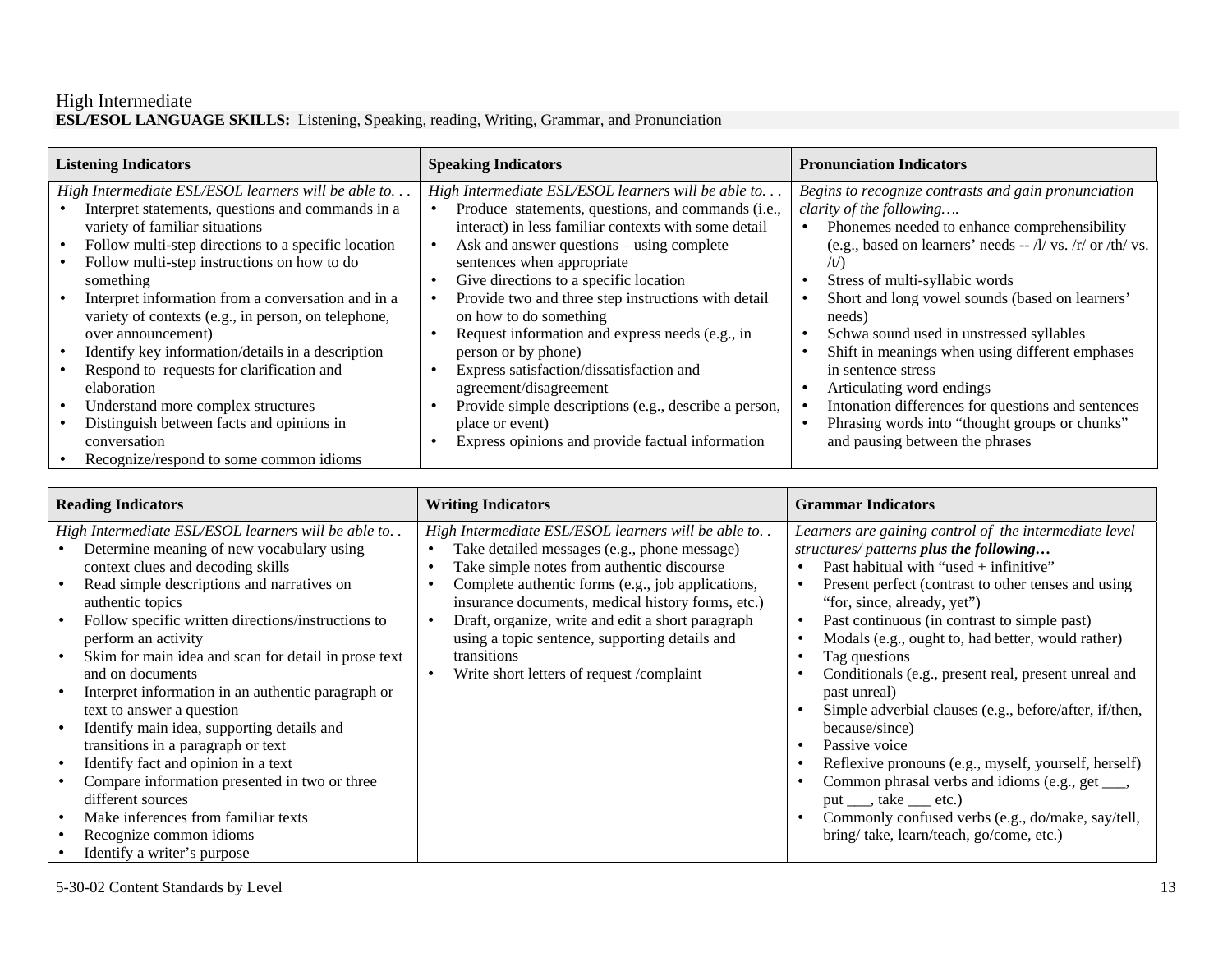# **NRS Level: ADVANCED ESL/ESOL**

| <b>Test Benchmarks/Assessment Range</b>                                                                                                  | <b>ESL/ESOL Standards (Exit description)</b>                                                                                                                                                                                                                |
|------------------------------------------------------------------------------------------------------------------------------------------|-------------------------------------------------------------------------------------------------------------------------------------------------------------------------------------------------------------------------------------------------------------|
| CASAS (Life Skills)<br>$\bullet$<br>Listening/Reading 221-235                                                                            | Speaking: Learners can organize thoughts and converse clearly on a variety of subjects using basic grammar, appropriate word choice, register,<br>and pace and are able to express thoughts clearly and creatively using appropriate monitoring strategies. |
| <b>Writing 243-260</b><br>$\bullet$<br><b>BEST</b><br>$\bullet$                                                                          | Listening: Learners can comprehend conversations on a variety of subjects using monitoring strategies and incorporating new knowledge with<br>prior knowledge.                                                                                              |
| Oral 58-64<br>Literacy $66+$                                                                                                             | Reading: Learners can read, comprehend, and analyze narrative prose and descriptive essays applying appropriate reading strategies,<br>comprehension strategies and prior knowledge.                                                                        |
| <b>BEST Plus 507-540</b><br>$\bullet$<br>SPL <sub>6</sub><br>$\bullet$                                                                   | <b>Writing:</b> Learners can produce well-developed descriptive and narrative essays that include the mastery of punctuation and grammar structures<br>and can edit and revise to improve communication.                                                    |
| Exit Criteria<br>$\bullet$<br>CASAS Reading and Listening $236+$<br>CASAS writing $261+$<br>Oral BEST $65+$<br>BEST Plus $541+$<br>SPL 7 |                                                                                                                                                                                                                                                             |

∞∞∞∞∞∞∞∞∞∞∞∞∞∞∞∞∞∞∞∞∞∞∞∞∞∞∞∞∞∞∞∞∞∞∞∞∞∞∞∞∞∞∞∞∞∞∞∞∞∞∞∞∞∞∞∞∞∞∞∞∞∞∞∞∞∞∞∞∞∞∞∞∞∞∞

| <b>Speaking and Listening</b>                                                                                                                                                                                                                                                                                                                                                                                                                                                                                                                                                                                                                                                        | <b>Basic Reading and Writing</b>                                                                                                                                                                                                                                                                                                                                                                                                                                                                                                                                                                                                                                                                    | <b>Functional and Workplace Skills</b>                                                                                                                                                                                                                                                                                                                                                                                                                                                                                                                                                                                 |
|--------------------------------------------------------------------------------------------------------------------------------------------------------------------------------------------------------------------------------------------------------------------------------------------------------------------------------------------------------------------------------------------------------------------------------------------------------------------------------------------------------------------------------------------------------------------------------------------------------------------------------------------------------------------------------------|-----------------------------------------------------------------------------------------------------------------------------------------------------------------------------------------------------------------------------------------------------------------------------------------------------------------------------------------------------------------------------------------------------------------------------------------------------------------------------------------------------------------------------------------------------------------------------------------------------------------------------------------------------------------------------------------------------|------------------------------------------------------------------------------------------------------------------------------------------------------------------------------------------------------------------------------------------------------------------------------------------------------------------------------------------------------------------------------------------------------------------------------------------------------------------------------------------------------------------------------------------------------------------------------------------------------------------------|
| Individual can understand and communicate in a variety<br>of contexts related to daily life and work. Can<br>understand and participate in conversation on a variety<br>of everyday subjects, including some unfamiliar<br>vocabulary, but may need repetition or rewording. Can<br>clarify own or others' meaning by rewording.<br>Individual can understand the main points of simple<br>discussions and informational communication in<br>familiar contexts. Shows some ability to go beyond<br>learned patterns and construct new sentences. Shows<br>control of basic grammar but has difficulty using more<br>structures that are complex. Has some basic fluency of<br>speech | Individual can read moderately complex text related to<br>life roles, descriptions, and narratives from authentic<br>materials on familiar subjects. Uses context and word<br>analysis skills to understand vocabulary, and uses<br>multiple strategies to understand unfamiliar texts. Can<br>make inferences, predictions, and compare and contrast<br>information in familiar texts. Individual can write<br>multi-paragraph text (e.g., organizes and develops ideas<br>with clear introduction, body, and conclusion), using<br>some complex grammar and a variety of sentence<br>structures. Individual can makes some grammar and<br>spelling errors. Individual uses a range of vocabulary. | Individual can function independently to meet most<br>survival needs and to use English in routine social and<br>work situations. Individual can communicate on the<br>telephone on familiar subjects and understands radio<br>and television on familiar topics. Can interpret routine<br>charts, tables and graphs and can complete forms and<br>handle work demands that require non-technical oral<br>and written instructions and routine interaction with the<br>public. Individual can use common software, learn new<br>basic applications, and select the correct basic<br>technology in familiar situations. |